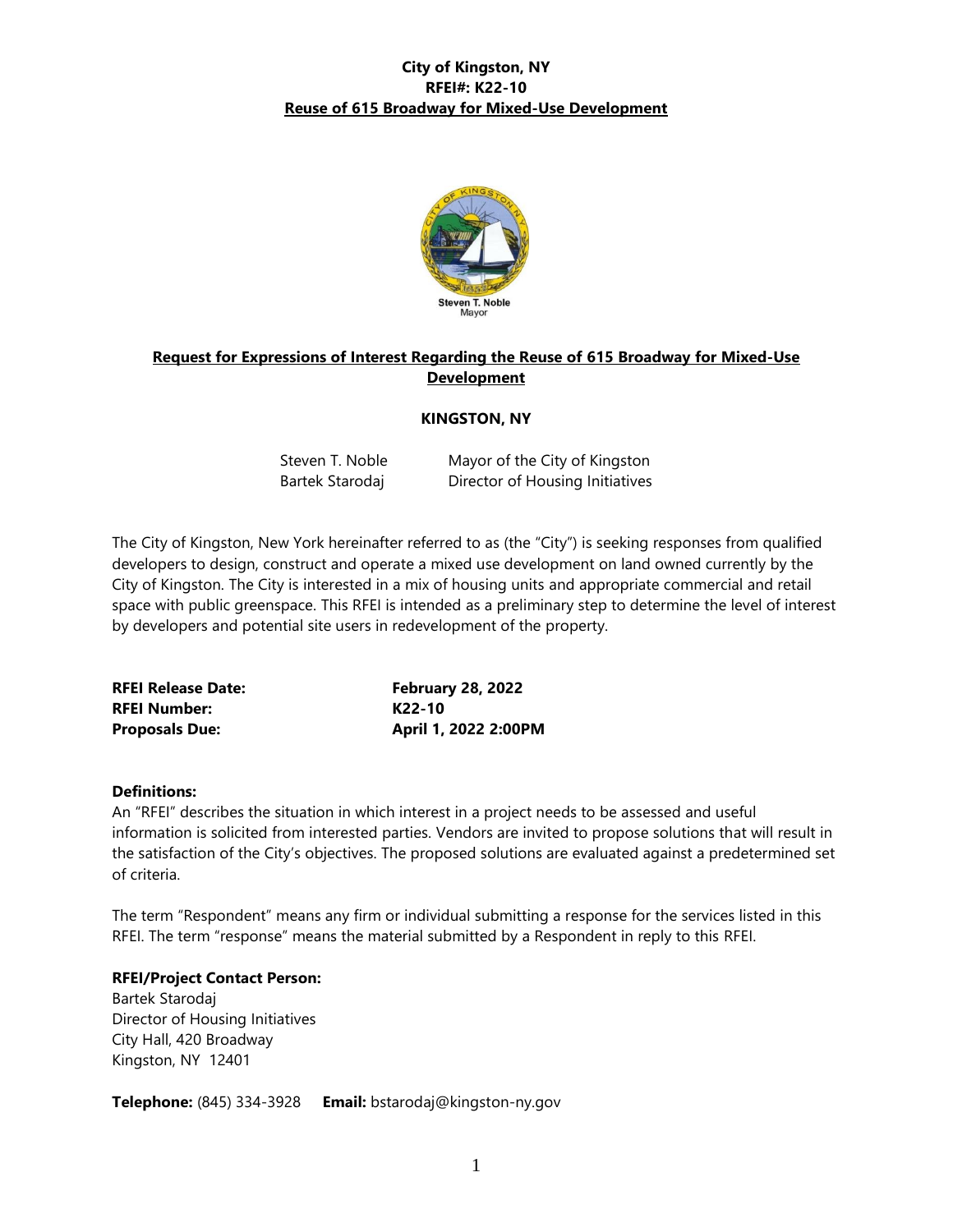### **RECEIPT CONFIRMATION FORM**

### *PLEASE COMPLETE AND RETURN THIS CONFIRMATION FORM WITHIN 5 WORKING DAYS OF RECEIVING THIS RFEI SPECIFICATION TO:*

Bartek Starodaj City Hall, 420 Broadway Kingston, NY 12401 Telephone: (845) 334-3928 bstarodajk@kingston-ny.gov

## *Failure to return this form may result in no further communication or addenda regarding this RFEI.*

| I have received a copy of the above noted RFP Specification. Mark one choice below. |  |  |
|-------------------------------------------------------------------------------------|--|--|
| ____ We plan to submit a PROPOSAL.                                                  |  |  |
| ___ We DO NOT plan to submit a PROPOSAL (please indicate reason below).             |  |  |
|                                                                                     |  |  |
|                                                                                     |  |  |
|                                                                                     |  |  |
|                                                                                     |  |  |
|                                                                                     |  |  |
|                                                                                     |  |  |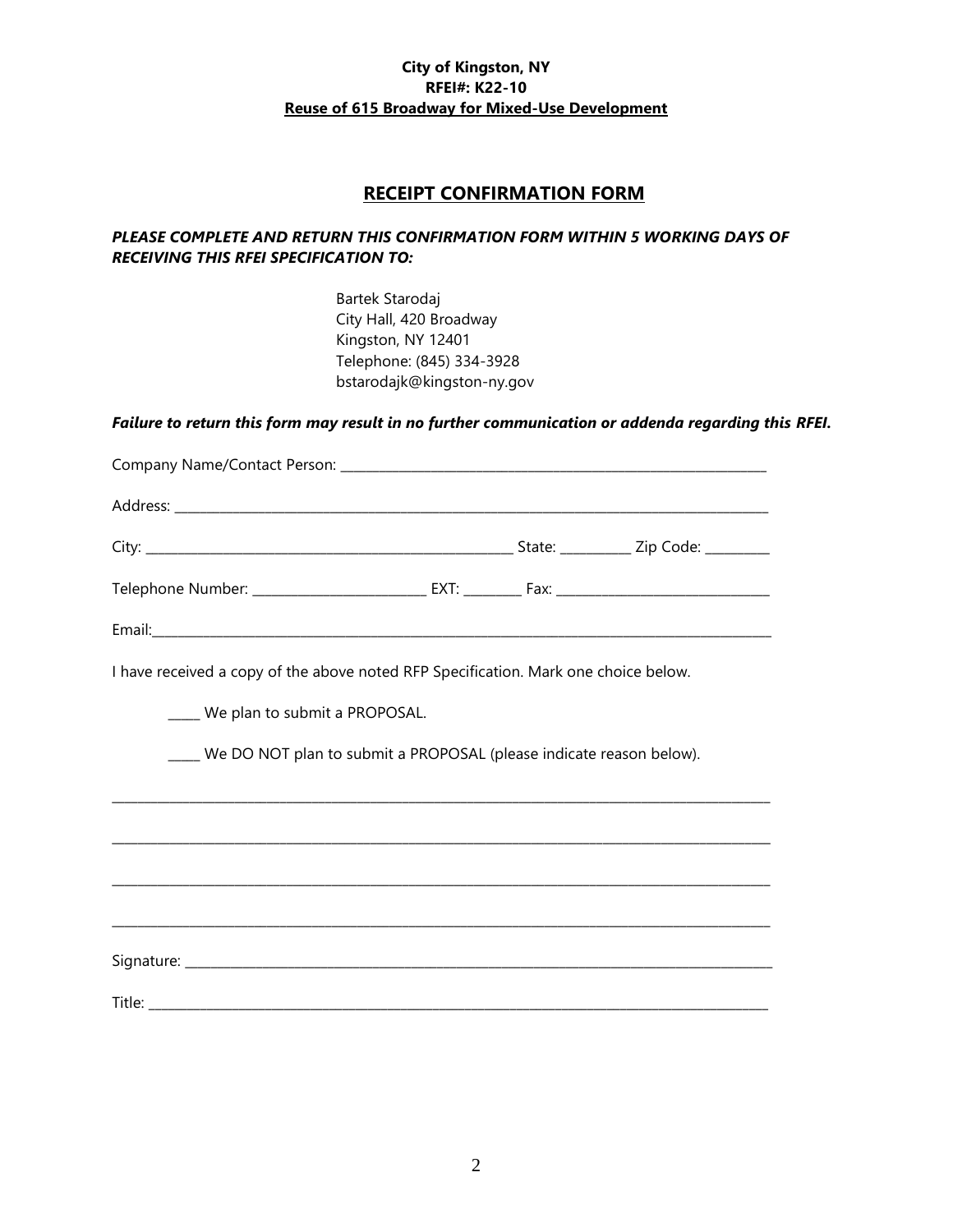# **1.0 PROJECT PURPOSE**

The City of Kingston, New York hereinafter referred to as (the "City") is seeking responses from qualified developers to design, construct and operate a mixed use development on land owned currently by the City of Kingston. The City is interested in a mix of housing units and appropriate commercial and retail space that incorporates existing public greenspace. The development should also enhance and complement the current structures and use patterns existent in the neighborhood per the City of Kingston's Comprehensive Plan.

This RFEI is intended as a preliminary step to determine the level of interest by developers and potential site users in the redevelopment of these parcels. The successful respondent to the RFEI will negotiate the terms and conditions of the sale of these parcels the terms of which will be contained in an Agreement negotiated by and between the Developer and the City.

There is one site for which the City will contemplate proposals for development; the location is as follows:

### **615 Broadway**

SBL# 56.109-3-16

The City is the fee title holder of the parcel. The City demolished a former motel structure located at the 615 Broadway lot in the Fall of 2011.

# **2.0 DEVELOPMENT OBJECTIVES**

The City seeks to achieve the following objectives through this RFEI:

- 1. Clearly demonstrate that the City will receive public benefits that are commensurate with the value of the real estate being offered including any purchase price offered as part of the proposal.
- 2. Maximize the level of public benefits to be generated by the proposed development including housing development, job opportunities, public greenspace, and promoting economic diversity within the development.
- 3. Support a development that advances smart growth principles, sustainability, and inclusive planning.
- 4. Secure a development which integrates components, operational aspects, designs and site layouts with surrounding land use redevelopment plans.
- 5. Secure a financially feasible development.

Developers should review the City of Kingston's comprehensive plan prior to submitting a proposal.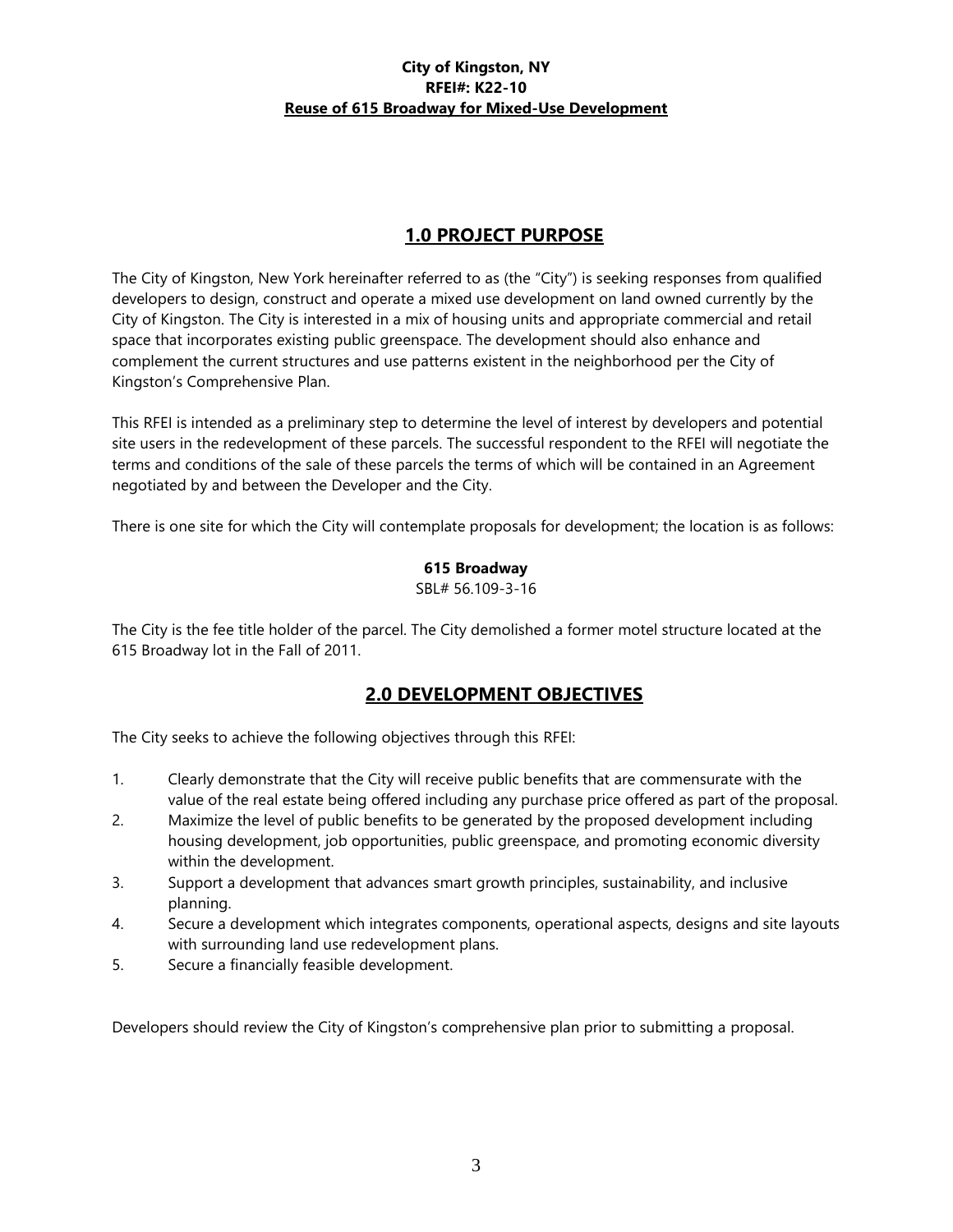# **3.0 DEVELOPMENT GUIDELINES**

The City is seeking a developer with experience in infill development and bringing new life to unique sites in an urban setting. The primary goal is to activate the site and create uses that fit in well with the local context and location on Broadway, a major, walkable commercial thoroughfare. The City will view favorably proposals that meet the following development requirements.

- 1. The development should include a mixed-use concept with street level commercial, retail, or dining establishments.
- 2. The development should preserve and/or expand and enhance the existing public space along Broadway, the [Pauline Oliveros Deep Listening Plaza.](https://madkingston.org/events/pauline-oliveros-deep-listening-plaza/) Note that while the plaza currently runs alongside Broadway, the developer can propose moving the plaza to elsewhere on the site.
- 3. The development should include a mix of high quality market rate, workforce, and affordable units.
- 4. The development should implement green building technologies and sustainable practices.
- 5. The architectural character should meet community expectations by engaging the community both physically and aesthetically and complementing the existing urban fabric of the Broadway Corridor.

# **4.0 SCHEDULE OF PERTINENT DATES**

Listed below are specific and estimated dates and times of actions related to this RFEI. In the event it is necessary to change the return date, the City will issue a supplemental addendum.

| <b>Dates</b>            | <b>Milestone</b>                        |  |
|-------------------------|-----------------------------------------|--|
| February 28, 2022       | RFEI advertised                         |  |
| March 18, 2022 11:00AM  | Developer's Conference at 615 Broadway  |  |
| March 23, 2022          | Last day to submit written inquiries    |  |
| March 25, 2022          | Addendum issued if any questions        |  |
| April 1, 2022 2:00 p.m. | Due Date for Proposals                  |  |
| April 4-8, 2022         | Selection Committee evaluates proposals |  |
| Week of April 11, 2022  | Possible Interviews                     |  |
| Week of April 18, 2022  | Notice of Intent to Award               |  |

# **5.0 SUBMISSION REQUIREMENTS**

All Respondents to this RFEI are required to submit detailed information as set forth below. Responses that do not materially conform to this outline will not be considered. Additional material and information, as deemed appropriate by the Respondent, may be included in the submission package.

Receipt confirmation form which follows the cover page of this RFEI should be completed and sent to the City of Kingston immediately if planning on submitting a proposal. Failure to file this form may result in no further communications regarding this RFEI.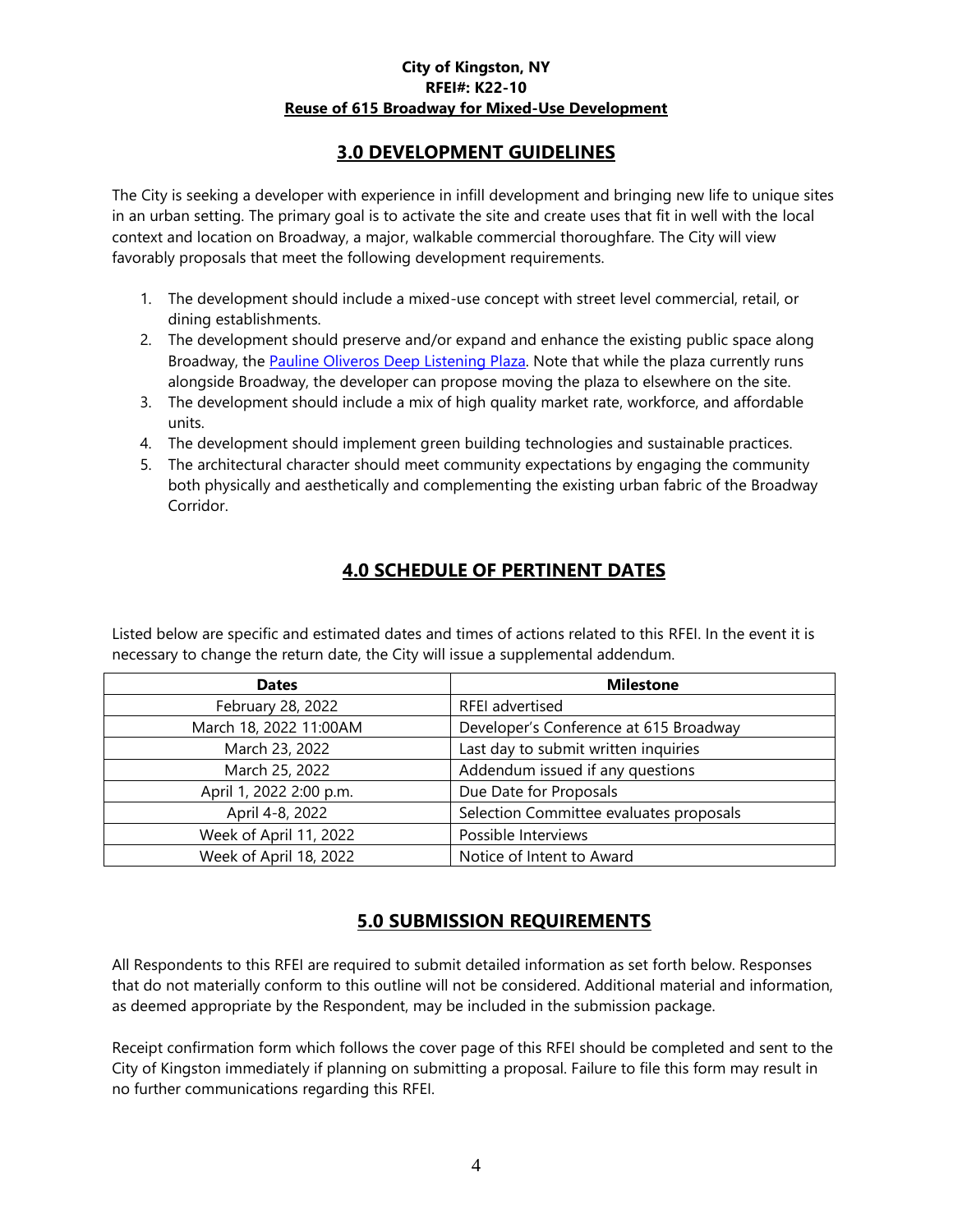RFEI submissions must be in a sealed envelope addressed to:

Bartek Starodaj Director of Housing Initiatives City Hall - 420 Broadway Kingston, NY 12401

On the face of the envelope, please include:

1) Name and Address of Respondent 2) RFEI Number & Name: Request for Expressions of Interest Regarding the Reuse of 615 Broadway for Mixed-Use Development K22-10

Responses are due and must be received no later than **April 1, 2022 at 2:00 PM**. after which they will be publicly opened. Responses will not be accepted after the due date and time. It is recommended that proposals be submitted in advance, at least one business day prior to the specified date and time to allow for timely receipt.

General Submission Guidelines:

- Respondents who plan to deliver their proposals on the deadline date should make a delivery appointment by emailing Bartek Starodaj.
- Proposal must be sent electronically via a thumb drive. Printed proposals will not be accepted. Proposals sent via email will not be accepted.
- Respondents are required to complete, and include within their RFEI submission, the Information Sheet and Affidavit of Non-Collusion that are included in this RFEI.
- Pages should be paginated.
- Illustrations may be included.
- The response will be evaluated on the basis of its content, not length. The proposal shall be clear, concise and include sufficient detail for effective evaluation.
- The City of Kingston will not be liable for any costs incurred by Respondents in the preparation of responses or for any work performed in connection therein.

## **6.0 PROPOSAL CONTENT**

- **TITLE PAGE**: Showing RFEI number, responder's name, address, telephone, and Identification of the person(s) with the authority to represent and make legally binding commitments for the Developer. Responder should also clearly identify the name(s) of the contact person responsible for inquiries, if different.
- **COVER LETTER:** A cover letter signed by the duly authorized member of the Developer identified above.
- **CONCEPTUAL PLAN:** Provide a conceptual development plan for the RFEI which is consistent with the Development Objectives and Development Guidelines outlined within this RFEI. Also, provide an accompanying narrative that will enable the City to sufficiently understand the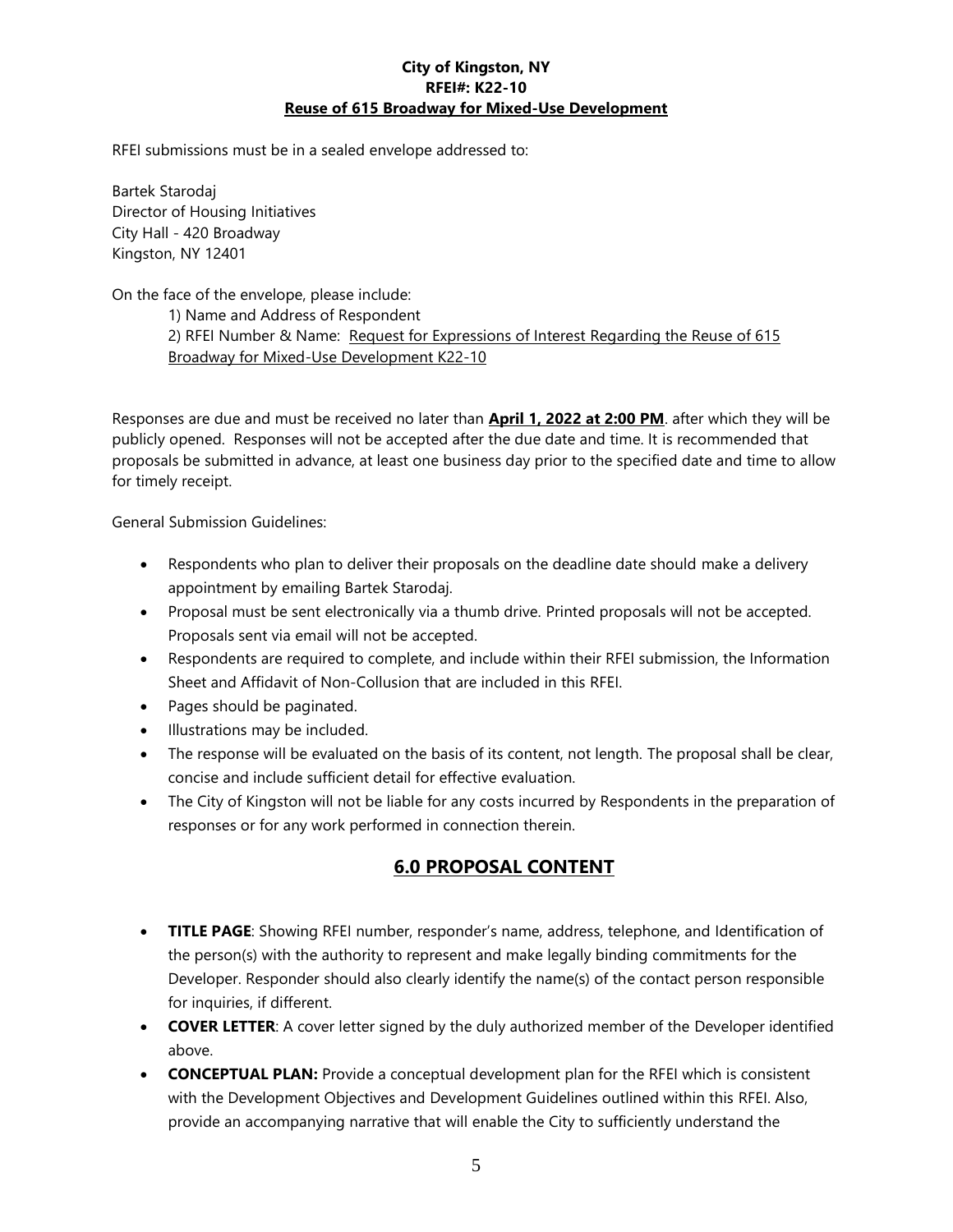respondent's submission and conformity with the RFEI criteria. Respondents are required to submit conceptual drawings illustrating preliminary proposals for site uses and building placement, site circulation, and building facades. In addition, the response should include information concerning project quality, features and amenities, including accessibility via foot, bicycle, and vehicle traffic.

The plan and the narrative should include preliminary indications of approximate square footages for each proposed use and parking ratio/total numbers of spaces. Special note should be made for residential uses and the percent affordable and at what rate (example: 10 units at 80% AMI, 10 units at 120% AMI, etc. ).

- **EXPERIENCE AND QUALIFICATIONS:** Provide a full description of the principal developer (its related development entities and subsidiaries) along with all team members, including all principals and persons who have or will have either a direct or indirect financial interest in the development project. This includes:
	- Identify the development entity's name, street address, mailing address, phone number, fax, email address and web page. Specify the legal form of the organization (e.g. corporation, partnership, LLC, Joint Venture, other).
	- Describe the development entity including the number of years in business.
	- Identify the person(s) with the authority to represent and make legally binding commitments for the principal development entity.
	- List all officers, partners, owners, shareholders and members of the development entity by name, title, percentage of ownership and list addresses, telephone numbers and e-mail addresses.
	- Provide biographical summaries of company officers and/or principals/owners.
	- Identify all members of the proposed development team that are likely to be engaged in a project in Kingston including engineering, architectural, construction, property management, marketing agent, geotechnical, environmental, legal, financial, public relations, and other consultants. Indicate the role of each in implementing the development and managing the completed project.
	- Describe the structure of the development team submitting responses to this RFEI.
	- Describe the familiarity of the project location and City of Kingston.
	- Provide a statement of adequate financial resources. List Business Financial Statements for last three years; a balance of sheet and reconciliation of Net Worth, Profit and Loss Statement (Income Statement).
	- Estimated project start (submission of documents for review) and anticipated completion date.
- **DEVELOPMENT AND FINANCIAL PLAN:** Provide an estimate of total costs for redevelopment in sufficient detail to permit evaluation. Development costs shall identify major line items, including but not limited to:
	- A proposed purchase price, or a description of the additional information that is deemed by the respondent to be necessary in order to arrive at a proposed purchase price;
	- Architectural, engineering, interior design and other third-party soft costs;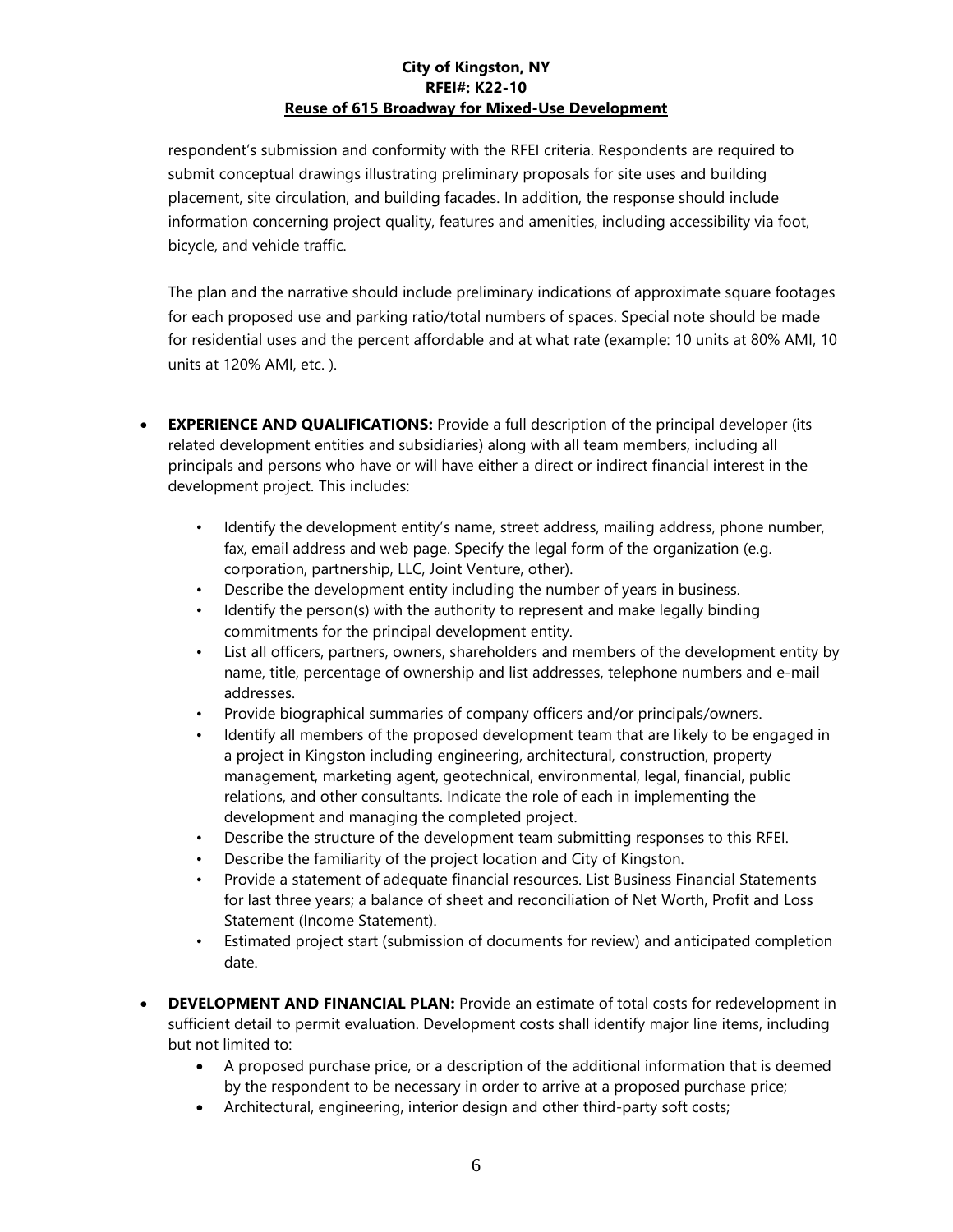- Project overhead and management;
- Build out costs by use
- Financing fees and construction loan

Second, provide a financial plan detailing the sources of capital and terms, and describing the financial resources of the development team and financial capacity to complete the project. The financial plan must outline the prospective financing and contain a Sources and Uses section. These shall include but not be limited to equity investment, senior term debt, subordinated debt, tax credits, and grant funds from Federal, State, local, or private sources.

 **SPECIAL CONDITIONS**: Any and all special conditions that the investor/developer may offer or request from the City of Kingston are required to be listed. The investor/developer will need to elaborate on costs, terms, payment amounts, conditions, timing and such other pertinent factors, if selected for further negotiations.

### **RELEVANT DEVELOPMENT EXPERIENCE:**

Provide a list of similar projects which the developer/developer team has completed. This description must be in a narrative form that is clear and comprehensive. Brochures and collateral material can be included as appropriate, but should not substitute for a narrative description. All respondents must provide examples of a minimum of two completed development projects with project budgets in excess of \$5 million.

Information presented about these projects should include:

- Name and location of the project.
- Name, address and telephone number of three references who can be contacted concerning the project, as well as municipal officials involved in the approval and oversight of the project.
- Type of facilities included in the project.
- Total square footage of the project and its component parts.
- Total project costs.
- Sources and Uses statement.
- Photographs of the exteriors and interiors of the completed projects sufficient to determine the quality of the overall project design and architectural detail.
- List of litigation, if any.
- Original budget and timeline for completion and final budget and timeline for completion.

### **FINANCIAL CAPACITY**

All respondents must provide evidence of the ability to obtain financing for major real estate projects. Please provide information regarding the financial condition of your firm along with bank and credit references.

Documentation under this section may be submitted under a separate cover to ensure confidentiality. If you choose to submit this information separately, please note it clearly in the appropriate section of the RFEI submission.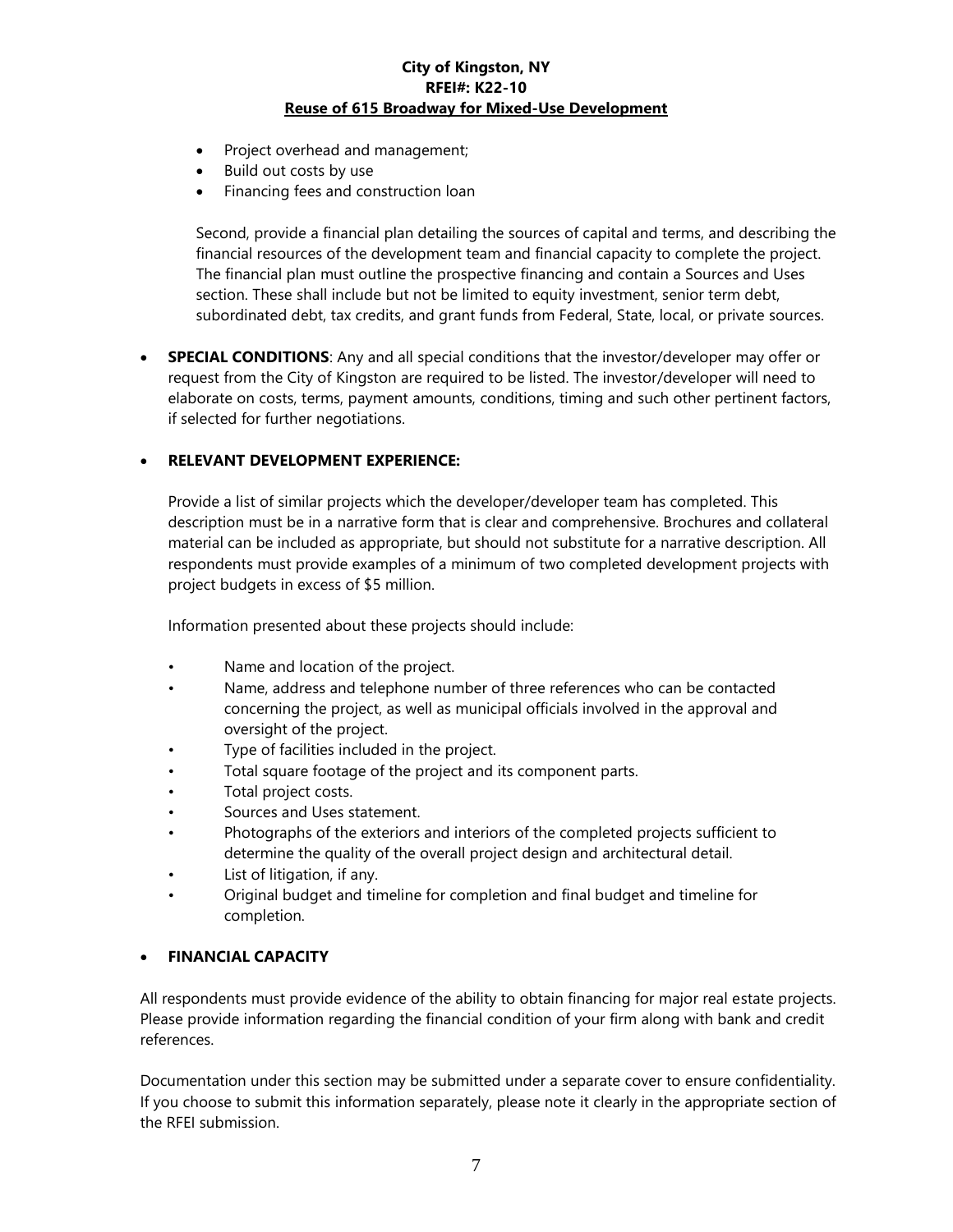- Audited Financial Statements of the parent company of the principal developer, whether publicly traded or privately held for the last three fiscal years
- Narrative describing any current or outstanding litigation pending against the team or any of its members, as well as any litigation brought by or against any individual involved with the project, during the last five years.
- List of prior debts involving monetary defaults, bankruptcies or foreclosures.

# **7.0 EVALUATION CRITERIA**

All responses will be reviewed and evaluated by a selection committee. Responses will be reviewed and evaluated based upon information contained in the respective submission packages and responsiveness to the submission criteria delineated below.

The selection committee will evaluate the submissions beginning after the posted submission date.

Upon review of the submissions, the City reserves the right to:

- 1. Take no further action.
- 2. Invite one or more respondents to submit a response to a more detailed Request for Additional Information.
- 3. Enter into exclusive negotiations with one or more preferred respondents.

The factors to be considered in the selection process are based upon an evaluation using the following criteria:

- 1. Project feasibility: Likelihood of Respondent and proposed project vision meeting the City of Kingston objectives in an expedient manner (25%);
- 2. Impact and amount of community benefit derived from the project (25%).
- 3. Development team qualifications, capabilities and prior experience (20%);
- 4. Attractiveness of the proposed conceptual plan and its ability to facilitate the RFEI's Development Concept, Development Objectives and Development Guidelines (20%);
- 5. Financial strength of the developer/developer team (10%);

# **8.0 INQUIRIES**

All questions pertaining to this RFEI are required to be made in writing no later than **March 23, 2022** and must be submitted using the questionnaire form included within this specification. All questions must be **emailed to Bartek Starodaj at bstarodaj@kingston-ny.gov.** Respondents with a question directly related to this specification are required to cite the particular page and number to which the inquiry refers.

All substantive questions received by the above-mentioned deadline will receive a response in the form of an addendum issued no later than **March 25, 2022.**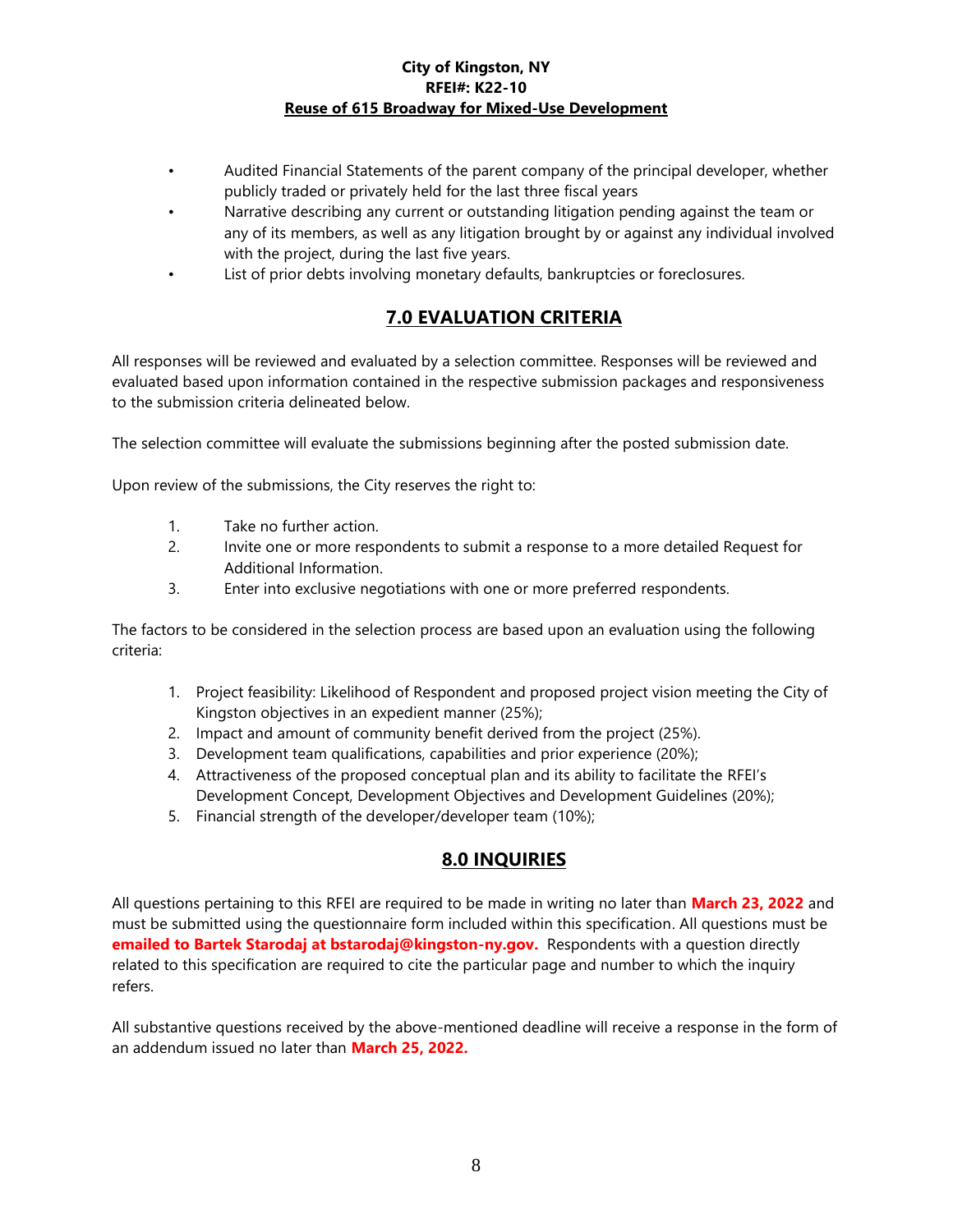The addendum will be sent to all Respondents who have registered to receive the RFEI. Only an addendum from the City of Kingston will be considered official. Respondents are advised that the City of Kingston cannot ensure a response to any inquiries received after the due date for question submissions.

# **9.0 DEVELOPER'S CONFERENCE**

A developers' conference will be held on March 18, 2022 11:00AM to answer questions from interested applicants concerning the RFEI. Representatives from the City will be available on site to answer questions. The conference will begin at 11:00 am at 615 Broadway, Kingston, NY 12401. The conference will be held rain or shine. Respondents wishing to attend the conference should notify Bartek Starodaj.

## **10.0 INTERVIEWS**

If the Evaluation Committee determines necessary, interviews may be scheduled with selected Respondents as soon as possible after the initial evaluation. This will permit further evaluation and allow the Evaluation Committee to inquire further into the experience the Respondent has had on similar projects, willingness and ability to work closely with City of Kingston Staff and others, understanding of the various aspects of the requirements, ability to maintain a schedule and complete the services on time, and other matters deemed pertinent.

# **11.0 TERMS AND CONDITIONS**

### **XI. TERMS AND CONDITIONS**

### **Instructions to Respondents: All submissions must be in accordance with this Request for Qualifications.**

**RFEI Information:** The information set forth in this RFEI concerning the real estate and its condition, size status, legal requirements and other matters is believed to be accurate but is not so warranted. The City of Kingston and its officers, employees, representatives, agents and consultants make no representation express or implied as to the physical condition of the real estate, status of the title thereto, its suitability for any use, the absence of hazardous and toxic materials, or any other matter. The City makes no representations as to the accuracy of any statements made herein regarding any environmental conditions of the real estate and any information provided with regard to the environment is not to be relied upon and should be independently verified. All measurements are approximate.

The information provided for respondents is for informational purposes only, and may not be relied upon and does not constitute a representation or warranty by the City of Kingston, its representatives, employees, officers, agents, or consultants that the information contained therein is accurate or complete, and no legal commitment, obligation or liability of the City of Kingston or its representatives, employees, officers, agents or consultants shall arise by use of, or the information relating to any of these materials.

**As is Condition & Disclaimers:** The real estate will be conveyed "as is" with all faults. The City of Kingston makes no representations or warranties regarding the real estate and the property whatsoever,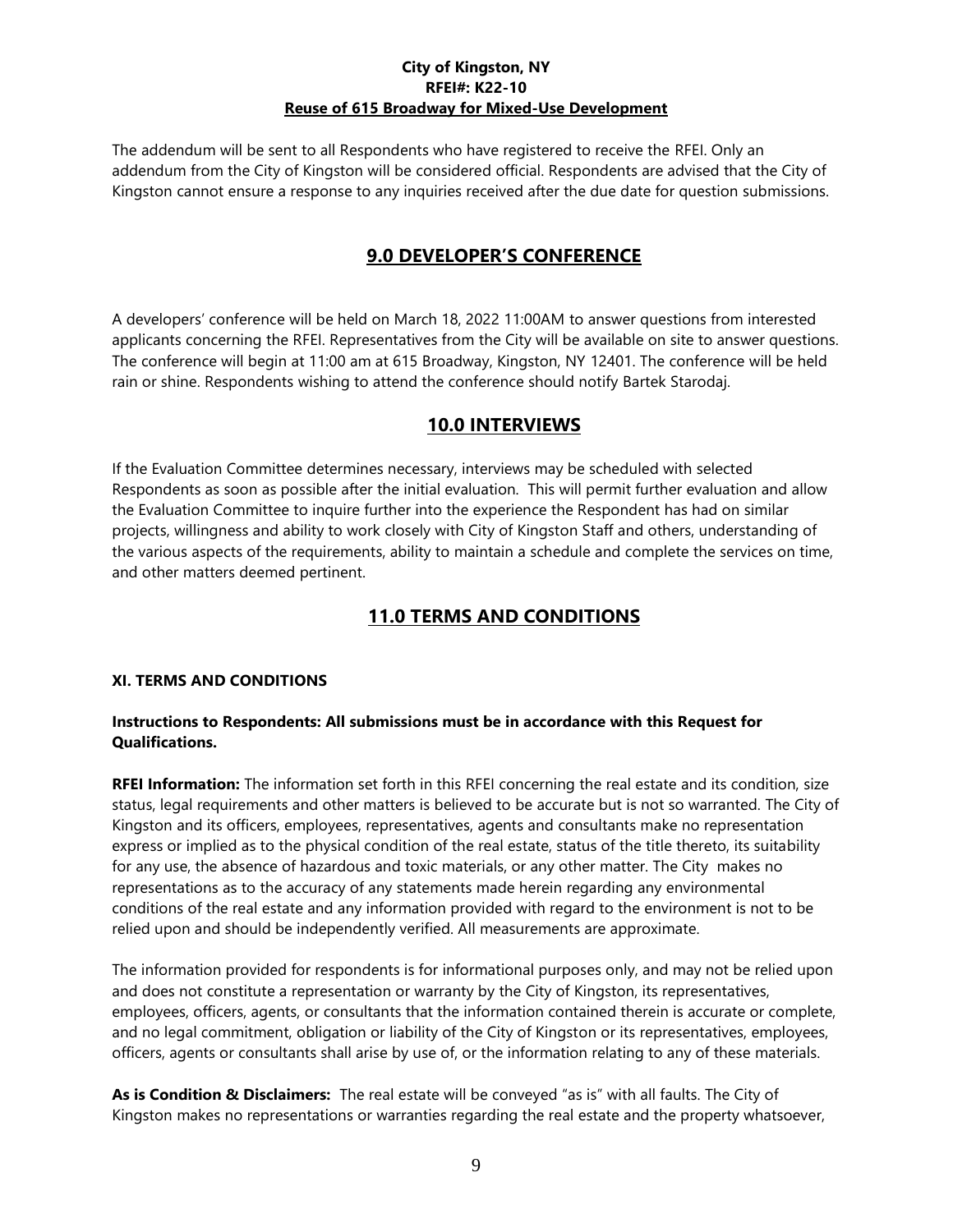including without limitation whether the property is in compliance with applicable zoning use and other similar regulations, laws and codes (including without limitation building codes and Americans with Disabilities Act), and respondents are not to rely upon any representations or warranties of any kind whatsoever, express or implied, from the City of Kingston, its representatives, employees, officers, agents or consultants.

**Revisions, Interpretations or Corrections:** Revisions, interpretations or corrections of specifications made by the City of Kingston shall be by addendum issued before the date set forth for the submission of responses to this RFEI. Interpretations, corrections or changes made in any other manner will not be binding, and respondents shall not rely upon such revisions, interpretations, corrections or changes.

**Conflict of Interes**t: The City of Kingston's employees and the immediate family of City of Kingston employees are not permitted to submit a response to this RFEI. Furthermore, no official or employee of the City of Kingston shall have any personal interest, direct or indirect, in this transaction, nor shall any such elected or appointed official, department head, agent or employee having such an interest participate in any decision, meeting, evaluation or exert any opinion or influence relating to this transaction that affects his or her personal interests or the interests of any person or entity in which he or she is directly or indirectly, interested.

**Zoning and Permitting:** The City of Kingston does not warrant that the real estate is suitable for any particular use. Verification of the present zoning and determination of permitted uses, along with compliance of the property for present or proposed future use, shall be the responsibility of the respondent. The City of Kingston does not guarantee that any zoning information is necessarily accurate or will remain unchanged. Any inaccuracies or changes in zoning information shall not be cause for adjournment or rescission of any contract resulting from this RFEI. Finally, respondent assumes the entire responsibility of complying with any government requirements and procedures related to intended use, including, but not limited to, licenses, zoning, permitting, habitation restrictions, historic preservation requirements, etc.

**RFEI Award Acceptance:** The City of Kingston reserves the right at all times to accept or reject in their sole discretion, any or all responses and to waive any defects or technicalities or advertise for new RFEI responses where the acceptance, rejection, waiving or advertising of such would be in the best interest of the City of Kingston. The RFEI process may be terminated or modified without notice at any time.

**Notice of Acceptance or Rejection:** Notice, by the City of Kingston regarding either acceptance, or rejection of a response to this RFEI shall be deemed to have been sufficiently given when mailed to the respondent, or his or her duly authorized representative, at the address indicated in the cover letter accompanying respondent's submission of a response to this RFEI.

**Postponement or Cancellation:** The City of Kingston reserves the right to postpone or cancel this RFEI, or reject all responses, if in its judgment it deems it to be in the best interest of the City to do so.

In the event of a postponement or cancellation of this RFEI; the City of Kingston shall not be liable for any costs incurred by respondent in the preparation of their response or for any work performed in connection therein.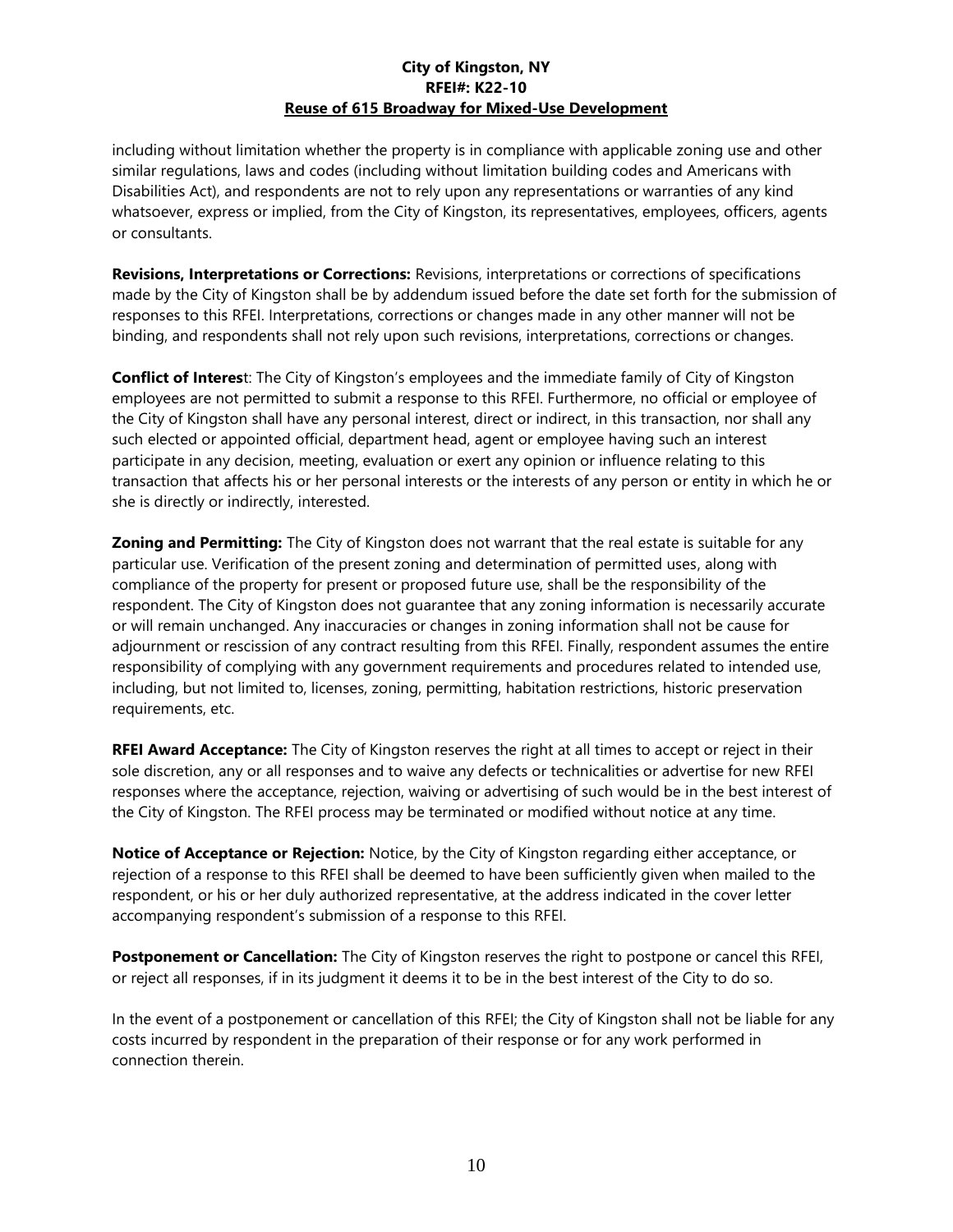## **QUESTIONS FORM**

Please submit all questions pertaining to this RFEI in writing no later than March 23, 2022. Please use this form and email questions to Bartek Starodaj at bstarodaj@kingston-ny.gov. All substantive questions will be responded to in the form of an addendum no later than March 25, 2022.

| Date:<br><u> 2000 - Jan James James Jan James James James James James James James James James James James James James Jam</u> |                                                                                                                       |  |
|-------------------------------------------------------------------------------------------------------------------------------|-----------------------------------------------------------------------------------------------------------------------|--|
|                                                                                                                               |                                                                                                                       |  |
|                                                                                                                               |                                                                                                                       |  |
|                                                                                                                               |                                                                                                                       |  |
|                                                                                                                               |                                                                                                                       |  |
| <b>Questions:</b>                                                                                                             |                                                                                                                       |  |
|                                                                                                                               |                                                                                                                       |  |
|                                                                                                                               |                                                                                                                       |  |
| <u> 1989 - Johann Harry Harry Harry Harry Harry Harry Harry Harry Harry Harry Harry Harry Harry Harry Harry Harry</u>         |                                                                                                                       |  |
|                                                                                                                               |                                                                                                                       |  |
|                                                                                                                               |                                                                                                                       |  |
|                                                                                                                               |                                                                                                                       |  |
|                                                                                                                               | <u> 1989 - Johann Stoff, deutscher Stoff, der Stoff, der Stoff, der Stoff, der Stoff, der Stoff, der Stoff, der S</u> |  |
|                                                                                                                               |                                                                                                                       |  |
|                                                                                                                               |                                                                                                                       |  |
|                                                                                                                               |                                                                                                                       |  |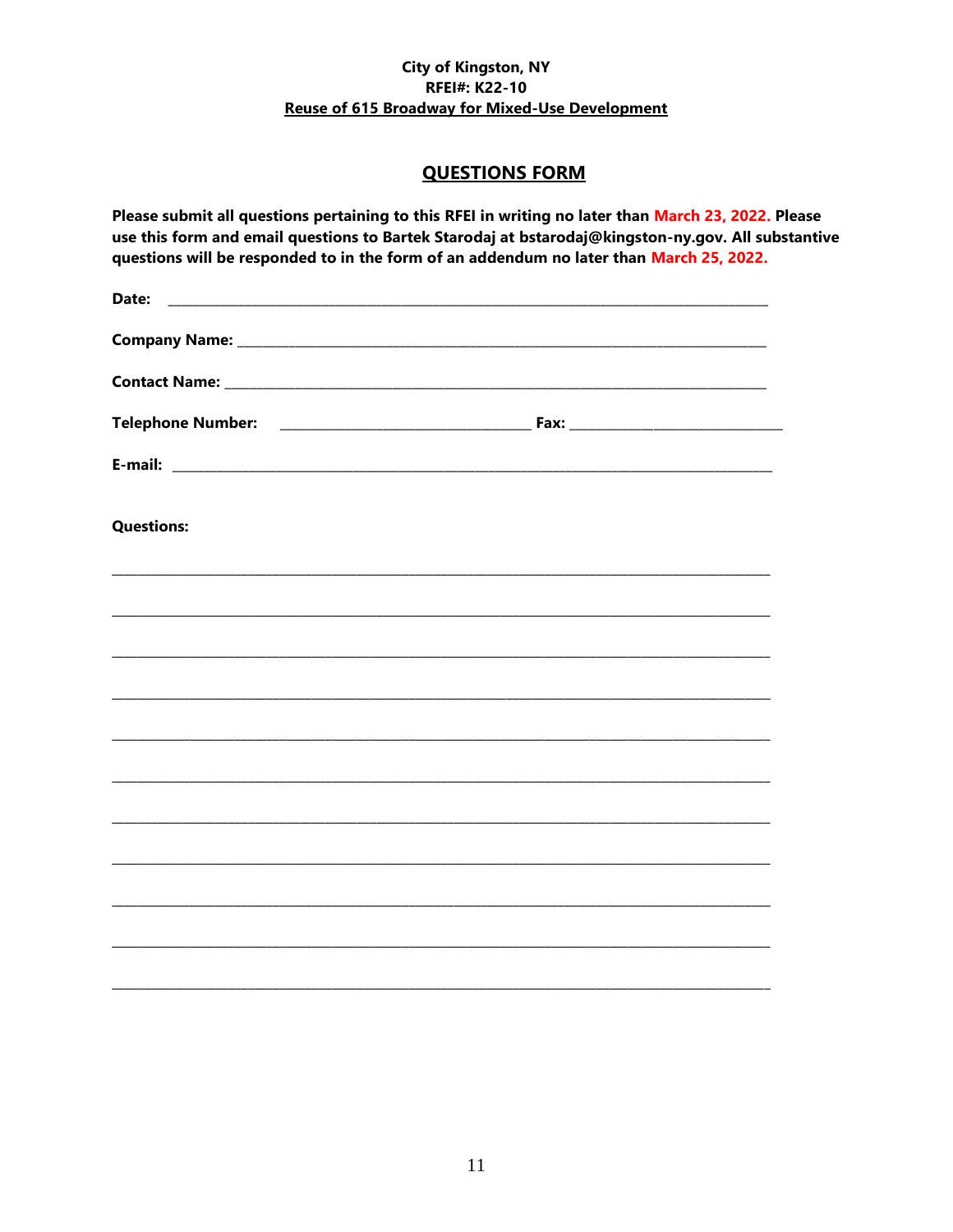### **PLEASE RETURN THE FOLLOWING SHEETS WITH YOUR PROPOSAL**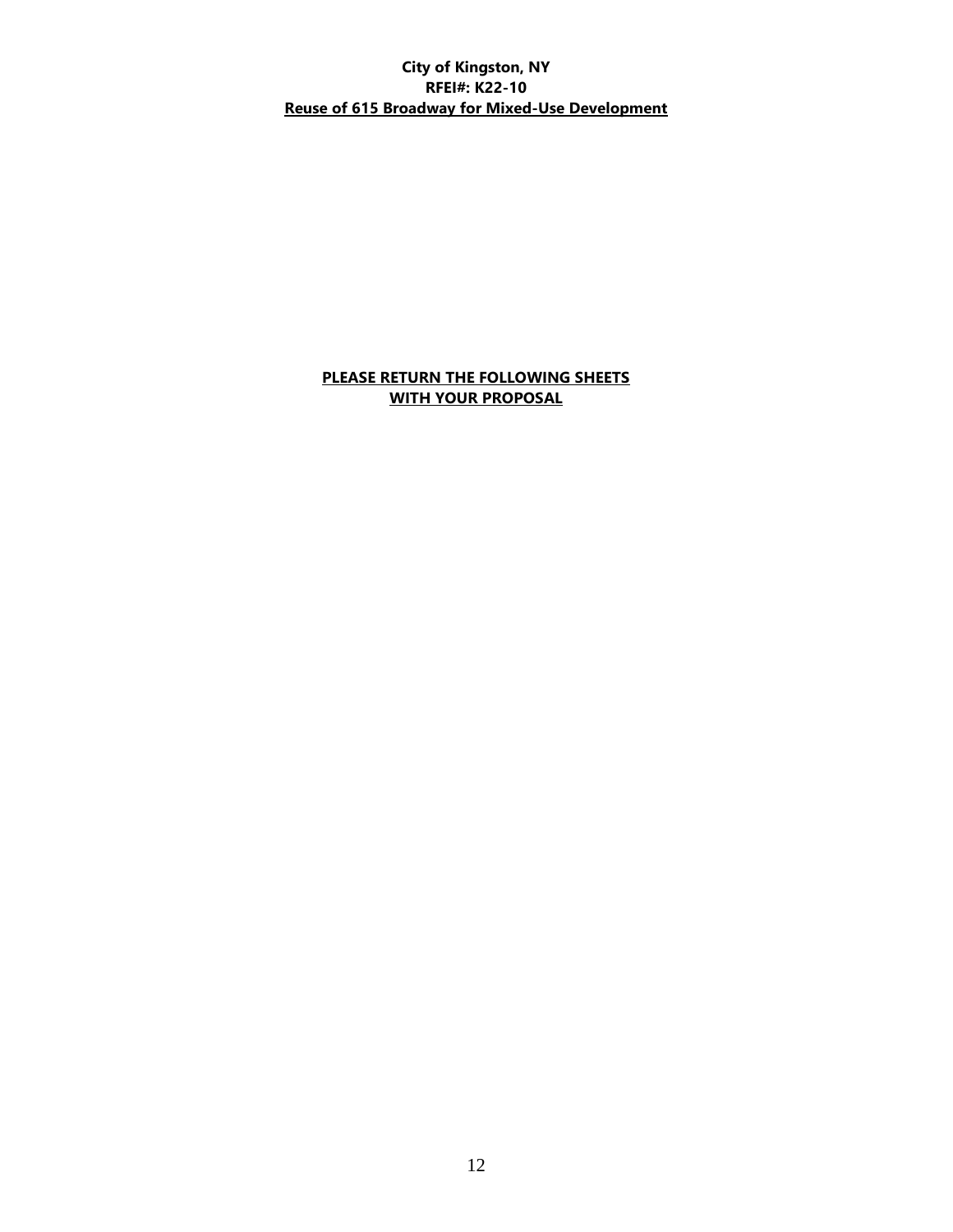# **INFORMATION SHEET**

|                                      |  | <b>TYPE OF ENTITY:</b> Corp._____________ Partnership_____________ Individual_____________LLC___________ |  |
|--------------------------------------|--|----------------------------------------------------------------------------------------------------------|--|
| If a non-publicly owned Corporation: |  |                                                                                                          |  |
|                                      |  |                                                                                                          |  |
|                                      |  |                                                                                                          |  |
| If an LP, LLP, or LLLP:              |  |                                                                                                          |  |
|                                      |  |                                                                                                          |  |
|                                      |  |                                                                                                          |  |
|                                      |  |                                                                                                          |  |
|                                      |  |                                                                                                          |  |

*\* If the business is conducted under an assumed name, a copy of the certificate required to be filed under the New York General Business Law must be attached.*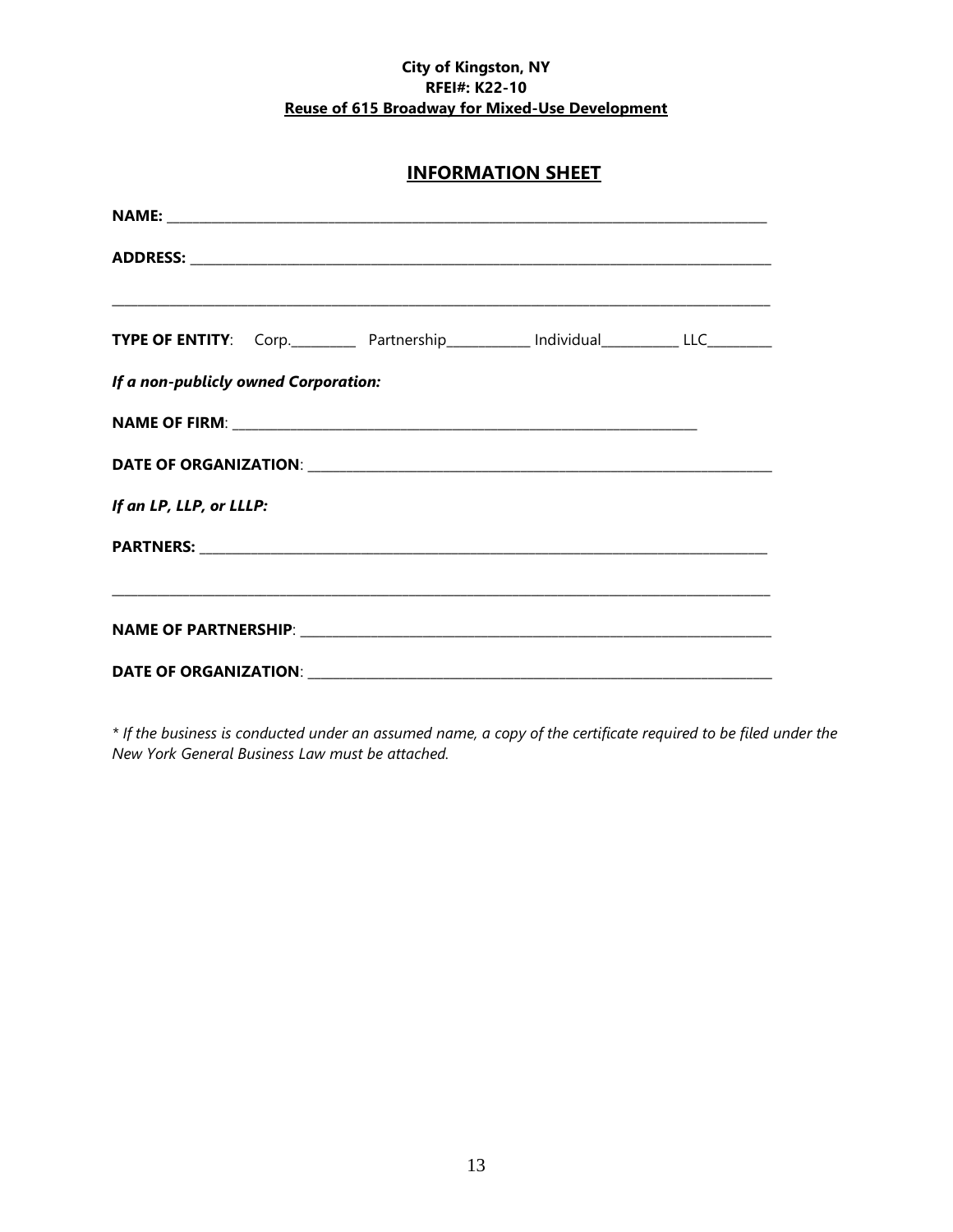# **AFFIDAVIT OF NON-COLLUSION**

#### **NAME OF RESPONDENT:**

 $\overline{\phantom{a}}$ 

 $\overline{\phantom{a}}$  ,  $\overline{\phantom{a}}$  ,  $\overline{\phantom{a}}$  ,  $\overline{\phantom{a}}$  ,  $\overline{\phantom{a}}$  ,  $\overline{\phantom{a}}$  ,  $\overline{\phantom{a}}$  ,  $\overline{\phantom{a}}$  ,  $\overline{\phantom{a}}$  ,  $\overline{\phantom{a}}$  ,  $\overline{\phantom{a}}$  ,  $\overline{\phantom{a}}$  ,  $\overline{\phantom{a}}$  ,  $\overline{\phantom{a}}$  ,  $\overline{\phantom{a}}$  ,  $\overline{\phantom{a}}$ 

### **BUSINESS ADDRESS**:

I hereby attest that I am the person responsible within my firm for the final decision as to the prices(s) and amount of this proposal or, if not, that I have written authorization, enclosed herewith, from that person to make the statements set out below on his or her behalf and on behalf of my firm.

 $\mathcal{L}_\mathcal{L} = \{ \mathcal{L}_\mathcal{L} = \{ \mathcal{L}_\mathcal{L} = \{ \mathcal{L}_\mathcal{L} = \{ \mathcal{L}_\mathcal{L} = \{ \mathcal{L}_\mathcal{L} = \{ \mathcal{L}_\mathcal{L} = \{ \mathcal{L}_\mathcal{L} = \{ \mathcal{L}_\mathcal{L} = \{ \mathcal{L}_\mathcal{L} = \{ \mathcal{L}_\mathcal{L} = \{ \mathcal{L}_\mathcal{L} = \{ \mathcal{L}_\mathcal{L} = \{ \mathcal{L}_\mathcal{L} = \{ \mathcal{L}_\mathcal{$ 

\_\_\_\_\_\_\_\_\_\_\_\_\_\_\_\_\_\_\_\_\_\_\_\_\_\_\_\_\_\_\_\_\_\_\_\_\_\_\_\_\_\_\_\_\_\_\_\_\_\_\_\_\_\_\_\_\_\_\_\_\_\_\_\_\_\_\_\_\_\_\_\_\_\_\_\_\_\_\_\_\_\_\_\_\_\_\_\_\_\_\_\_\_\_\_\_\_\_\_\_

I further attest that:

- 1. The price(s) and amount of this proposal have been arrived at independently, without consultation, communication or agreement for the purpose of restricting competition with any other contractor, Respondent or potential Respondent.
- 2. Neither the price(s), nor the amount of this proposal, have been disclosed to any other firm or person who is a Respondent or potential Respondent on this project, and will not be so disclosed prior to proposal opening.
- 3. No attempt has been made or will be made to solicit, cause or induce any firm or person to refrain from responding to this RFEI, or to submit a proposal higher than the proposal of this firm, or any intentionally high or non-competitive proposal or other form of complementary proposal.
- 4. The proposal of my firm is made in good faith and not pursuant to any agreement or discussion with, or inducement from any firm or person to submit a complementary proposal.
- 5. My firm has not offered or entered into a subcontract or agreement regarding the purchase of materials or services from any other firm or person, or offered, promised or paid cash or anything of value to any firm or person, whether in connection with this or any other project, in consideration for an agreement or promise by an firm or person to refrain from responding to this RFEI or to submit a complementary proposal on this project.
- 6. My firm has not accepted or been promised any subcontract or agreement regarding the sale of materials or services to any firm or person, and has not been promised or paid cash or anything of value by any firm or person, whether in connection with this or any project, in consideration for my firm's submitting a complementary proposal, or agreeing to do so, on this project.
- 7. I have made a diligent inquiry of all members, officers, employees, and agents of my firm with responsibilities relating to the preparation, approval or submission of my firm's proposal on this project and have been advised by each of them that he or she has not participated in any communication, consultation, discussion, agreement, collusion, act or other conduct inconsistent with any of the statements and representations made in this affidavit.